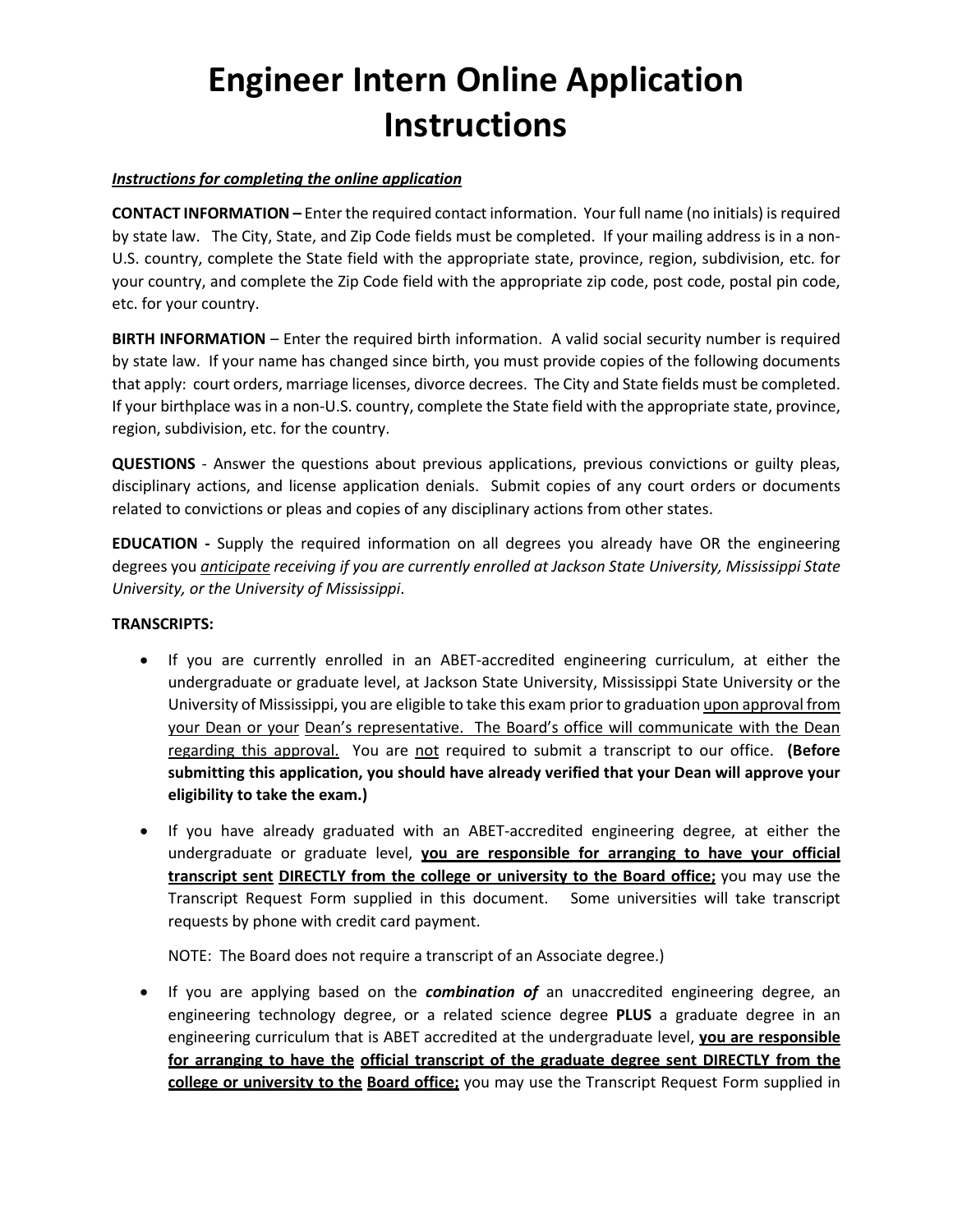# **Engineer Intern Online Application Instructions**

this document. Some universities will take transcript requests by phone with credit card payment.

#### **GRADUATES OF Non-ABET UNIVERSITIES:**

Be advised that if your BS degree is not an ABET- accredited BS degree in engineering and you do not have a graduate degree from an ABET university, your BS degree MUST be evaluated by N.C.E.E.S. Credentials Evaluations (www.ncees.org). NCEES is the only transcript evaluation service acceptable under Mississippi Board regulations. There is no waiver of this requirement. Do not submit an application until you have received the result of NCEES's evaluation.

If the evaluation finds that your degree does not meet the NCEES Engineering Education Standard, you will not be eligible to apply at this time. You may, however, have the opportunity to "remediate any deficiencies" by taking additional coursework, as directed by the Board. If the evaluation finds that your degree does meet the NCEES Engineering Education Standard, then arrange with NCEES to have an official copy of their evaluation sent directly to our office, and you may proceed with submitting your EI application.

On the **REQUIRED DOCUMENTS** page, download the Supporting Documentation for Engineer Interns information, and check "Yes" to confirm that you understand this supporting documentation is required to complete your application.

Complete the **AFFIDAVIT** page; enter your name as your signature or insert your electronic signature.

Review the **SUMMARY SCREEN** for accuracy; make any necessary changes by going back to the appropriate earlier

screen(s).

### Answer the **STATEMENT OF COMPLIANCE** question.

Create a copy of your application by clicking "Create pdf" and save it to your computer or print it *for your own records*, then click on SUBMIT APPLICATION. You will then be taken to the payment screens where you will pay the application fee by credit card or electronic check.

### **The Board and its staff are not responsible for delays or non-delivery by the mail service. Checking on the receipt of any required supporting documentation by contacting the Board's office as directed above will be to your benefit.**

The Board reviews completed applications approximately every two months; they do not review incomplete applications. Once the Board has approved your application and officially cited you to the exam, you will be advised by letter or email, directing you on the exam registration process with the exam proctor, NCEES (www.ncees.org). It is very important that you notify us immediately of any mailing address change or email address change.